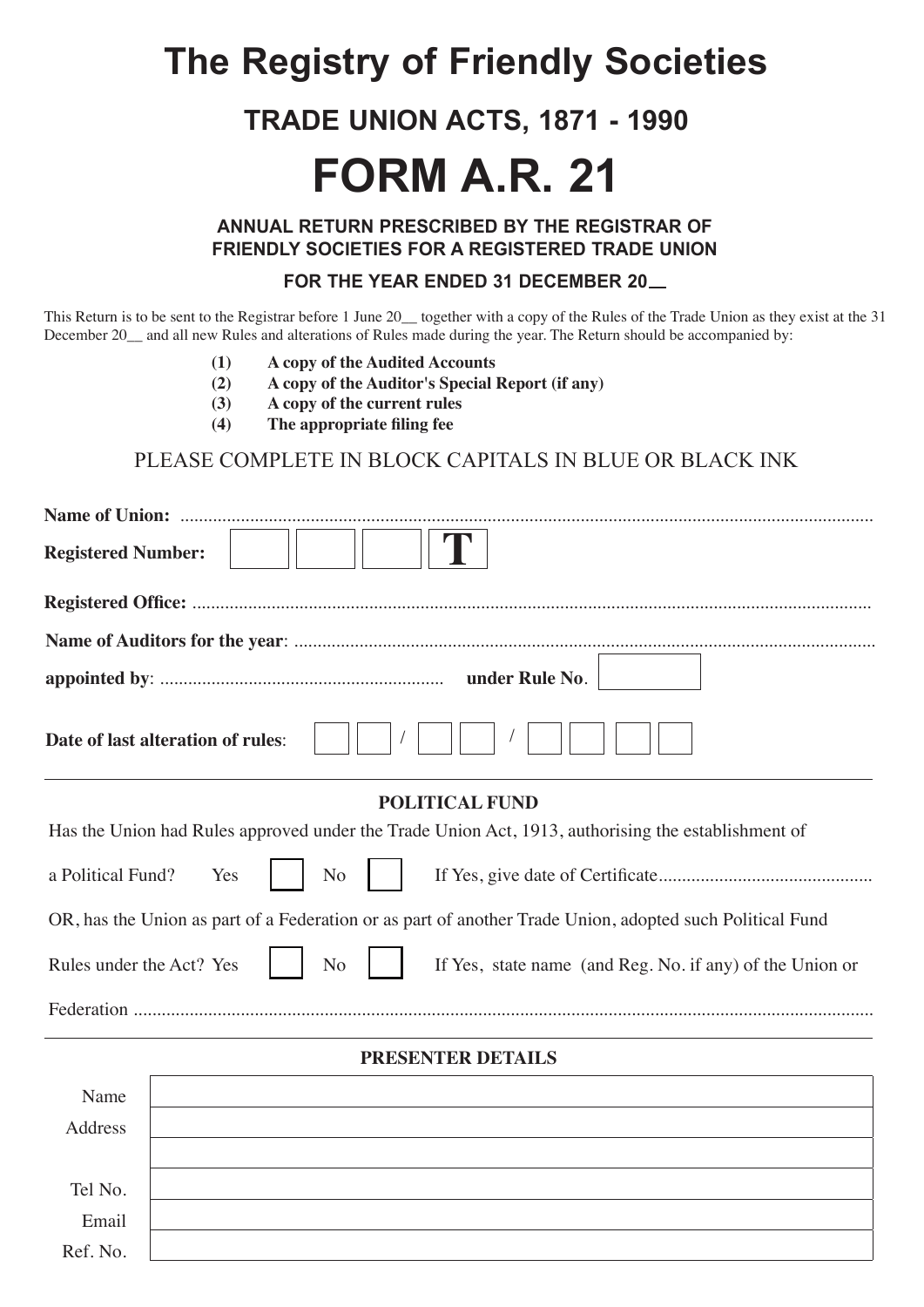|     | <b>DESCRIPTION OF TRADE UNION</b>                                                                 |     |                |
|-----|---------------------------------------------------------------------------------------------------|-----|----------------|
|     | <b>State whether the Trade Union is:</b>                                                          |     |                |
| (1) | A Trade union with branches?                                                                      | Yes | N <sub>o</sub> |
|     | If Yes, do the Accounts include the Income and Expenditure, Funds and Effects of all<br>branches? | Yes | N <sub>o</sub> |
| (2) | Number of Branches<br>A branch of another Trade Union/                                            | Yes | N <sub>o</sub> |
|     |                                                                                                   |     |                |
| (3) | An Association of Employers?                                                                      | Yes | N <sub>o</sub> |
| (4) | Affiliated to a Federation or Federations                                                         | Yes | N <sub>o</sub> |
|     |                                                                                                   |     |                |
|     |                                                                                                   |     |                |
|     | State briefly in what trade or occupation the members are chiefly employed                        |     |                |
|     |                                                                                                   |     |                |

| <b>RETURN AS TO MEMBERS*</b>                                 | YEAR TO WHICH RETURN<br>)**<br><b>REFERS</b> | <b>FIGURES FROM PREVIOUS</b><br>YEAR'S RETURN (<br>)** |
|--------------------------------------------------------------|----------------------------------------------|--------------------------------------------------------|
| Number of members at beginning of year                       |                                              |                                                        |
| Number of members admitted during year                       |                                              |                                                        |
| Number of members whose membership<br>ceased during the year |                                              |                                                        |
| Number of members at end of year                             |                                              |                                                        |

| <b>BREAKDOWN OF MEMBERSHIP*</b>                                       | YEAR TO WHICH RETURN<br><b>REFERS</b><br>)** | <b>FIGURES FROM PREVIOUS</b><br>YEAR'S RETURN (<br>) * * |
|-----------------------------------------------------------------------|----------------------------------------------|----------------------------------------------------------|
| Number of males at end of year                                        |                                              |                                                          |
| Number of females at end of year                                      |                                              |                                                          |
| Number of members contributing to Political Fund                      |                                              |                                                          |
| Number of members over 65 years of age                                |                                              |                                                          |
| Number of widows/widowers contributing for<br><b>Funeral Benefits</b> |                                              |                                                          |

**\* In the Republic of Ireland only**

**\*\* Insert year**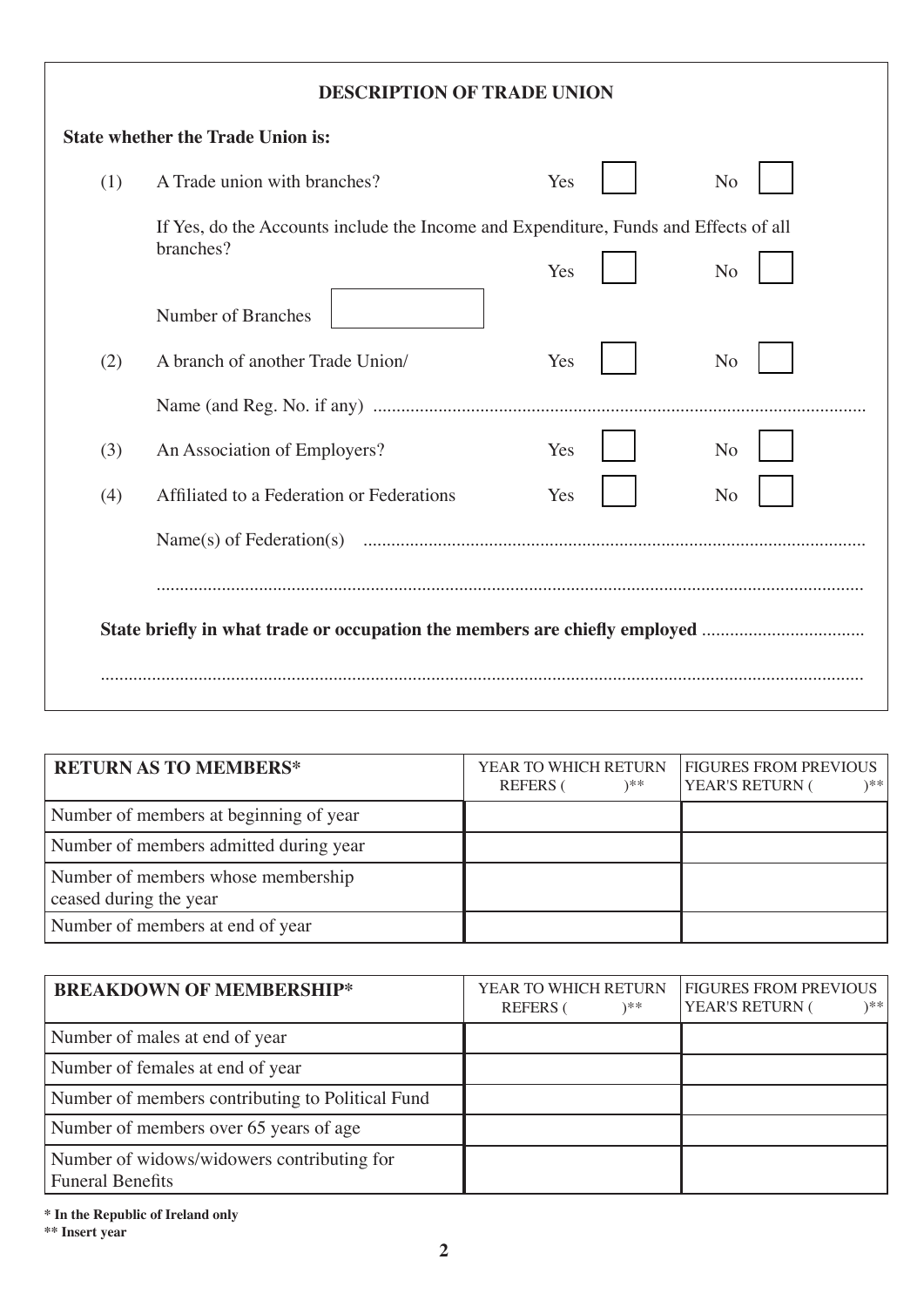| <b>OFFICERS IN RECEIPT OR CHARGE OF MONEY*</b> |                 |                                                       | <b>SECURITY</b> |                       |
|------------------------------------------------|-----------------|-------------------------------------------------------|-----------------|-----------------------|
| <b>NAME</b> (BLOCK CAPITALS)                   | <b>POSITION</b> | <b>ADDRESS (BLOCK CAPITALS)   MAXIMUM CASH HELD  </b> |                 | <b>BOND/GUARANTEE</b> |
|                                                |                 |                                                       |                 |                       |
|                                                |                 |                                                       |                 |                       |
|                                                |                 |                                                       |                 |                       |
|                                                |                 |                                                       |                 |                       |

Do the Rules of the Union provide for security to be given by Officers? Yes No

| <b>NAME</b> (BLOCK CAPITALS) | <b>OFFICE HELD</b>                 | <b>ADDRESS (BLOCK CAPITALS)</b> |  |
|------------------------------|------------------------------------|---------------------------------|--|
|                              | <b>PRESIDENT</b>                   |                                 |  |
|                              | <b>VICE-PRESIDENT</b>              |                                 |  |
|                              | <b>GENERAL</b><br><b>SECRETARY</b> |                                 |  |
|                              | <b>TREASURER</b>                   |                                 |  |
|                              | <b>MEMBER</b>                      |                                 |  |
|                              | <b>MEMBER</b>                      |                                 |  |
|                              | <b>MEMBER</b>                      |                                 |  |
|                              | <b>MEMBER</b>                      |                                 |  |
|                              | <b>MEMBER</b>                      |                                 |  |
|                              | <b>MEMBER</b>                      |                                 |  |
|                              | <b>MEMBER</b>                      |                                 |  |
|                              | <b>MEMBER</b>                      |                                 |  |
|                              | <b>MEMBER</b>                      |                                 |  |
|                              | <b>MEMBER</b>                      |                                 |  |
|                              | <b>MEMBER</b>                      |                                 |  |
|                              | <b>MEMBER</b>                      |                                 |  |
|                              | <b>MEMBER</b>                      |                                 |  |
|                              | <b>MEMBER</b>                      |                                 |  |
|                              | <b>MEMBER</b>                      |                                 |  |
|                              | <b>MEMBER</b>                      |                                 |  |
|                              | <b>MEMBER</b>                      |                                 |  |
|                              | <b>MEMBER</b>                      |                                 |  |
|                              | <b>TRUSTEE</b>                     |                                 |  |
|                              | <b>TRUSTEE</b>                     |                                 |  |
|                              | <b>TRUSTEE</b>                     |                                 |  |
|                              | <b>TRUSTEE</b>                     |                                 |  |
|                              | <b>TRUSTEE</b>                     |                                 |  |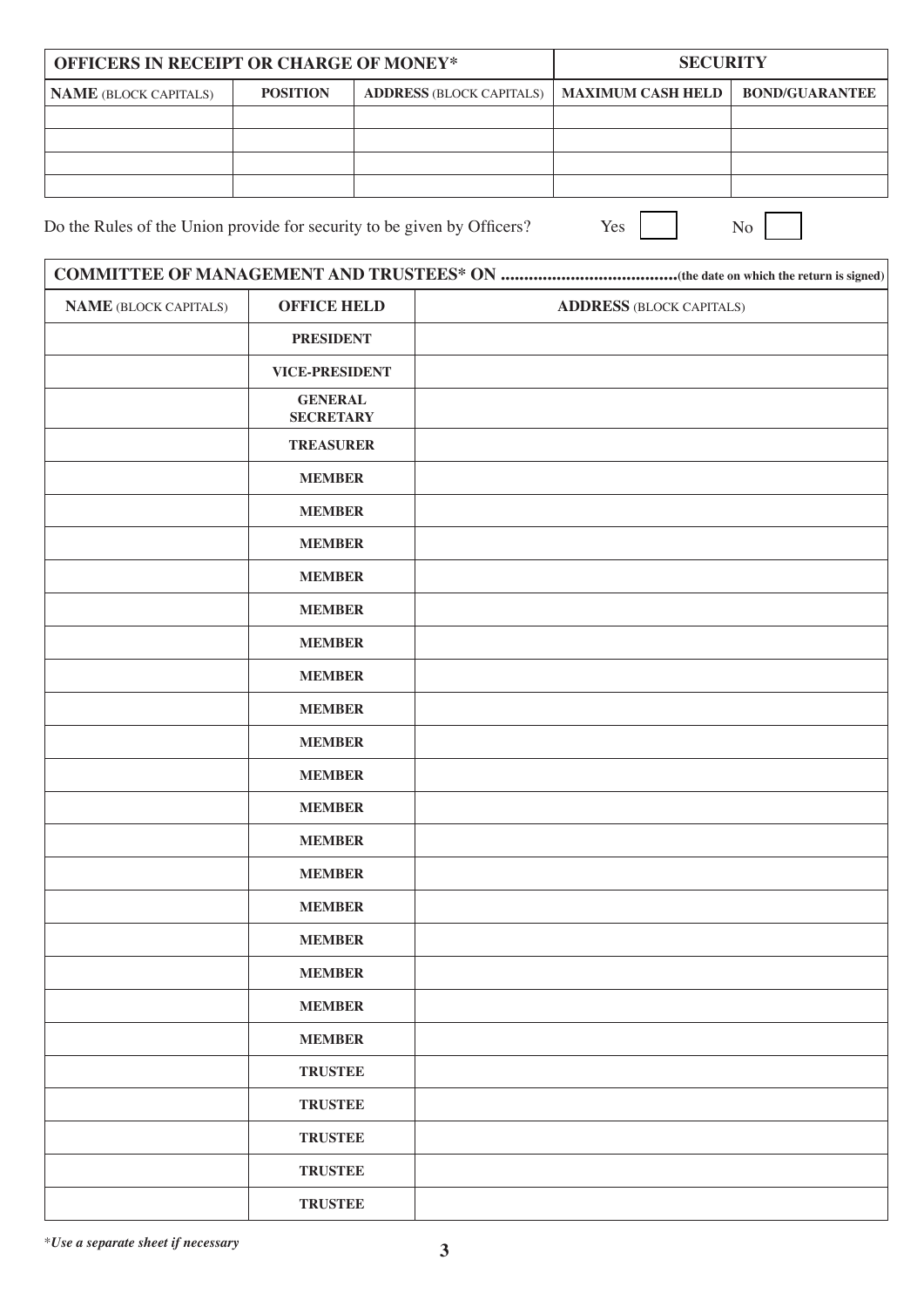### **DONATIONS FOR POLITICAL PURPOSES**

The Electoral Act, 1997 (as amended) requires Trade Unions, among other bodies, to declare in their Annual Returns certain donations made for policital purposes (see note below). Detail of donations, as defined in the note, made during the year ended 31 December 20 should be entered in the table below. If no such donations were made please state 'NONE'.

| Name of person, political party or<br>third party to whom donation was<br>made (BLOCK CAPITALS) | <b>Address</b><br>(BLOCK CAPITALS) | <b>Value of donation</b><br>€ |
|-------------------------------------------------------------------------------------------------|------------------------------------|-------------------------------|
|                                                                                                 |                                    |                               |
|                                                                                                 |                                    |                               |
|                                                                                                 |                                    |                               |
|                                                                                                 |                                    |                               |
|                                                                                                 |                                    |                               |
|                                                                                                 |                                    |                               |
|                                                                                                 |                                    |                               |
|                                                                                                 |                                    |                               |
|                                                                                                 |                                    |                               |
|                                                                                                 |                                    |                               |

#### **Note**

**Returns made up to 7th November 2013 or later:** S26 Electoral Act 1997, as amended by S17 Electoral (Amendment) (Political Funding) Act 2012, requires details of contributions for political purposes, **in excess of €200 in the aggregate**, to any political party, member of the Dáil or Seanad, MEP or candidate in any Dáil, Seanad or European election or to any third party (a 'third party' is a person who accepts a contribution for political purposes which exceeds €100 in the year concerned), made by the Union in the year to which the annual return relates (i.e. the period since the effective date of the previous year's annual return, up to and including the effective date of the current return), in respect of that year.

**Returns made up to 6th November 2013 or earlier:** S26 Electoral Act 1997 requires details of contributions for political purposes, **in excess of €5,079 in the aggregate**, to any political party, member of the Dáil or Seanad, MEP or candidate in any Dáil, Seanad or European election or to any third party (a 'third party' is a person who accepts a contribution for political purposes which exceeds €100 in the year concerned), made by the Union in the year to which the annual return relates (i.e. the period since the effective date of the previous year's annual return, up to and including the effective date of the current return), in respect of that year.

The particulars in the Annual Return must be sufficient to identify the value of each political donation and to whom the donation was made. A wide definition of "donation" is set out in s.22 of the Electoral Act 1997 (as amended by s.49 Electoral (Amendment Act) 2001 and s7 Electoral (Amendment)(Political Funding) Act 2012) and s.46 Electoral Act 1997 and includes, **in addition to donations of money**, services supplied without charge, a donation of property or goods or the free use of same.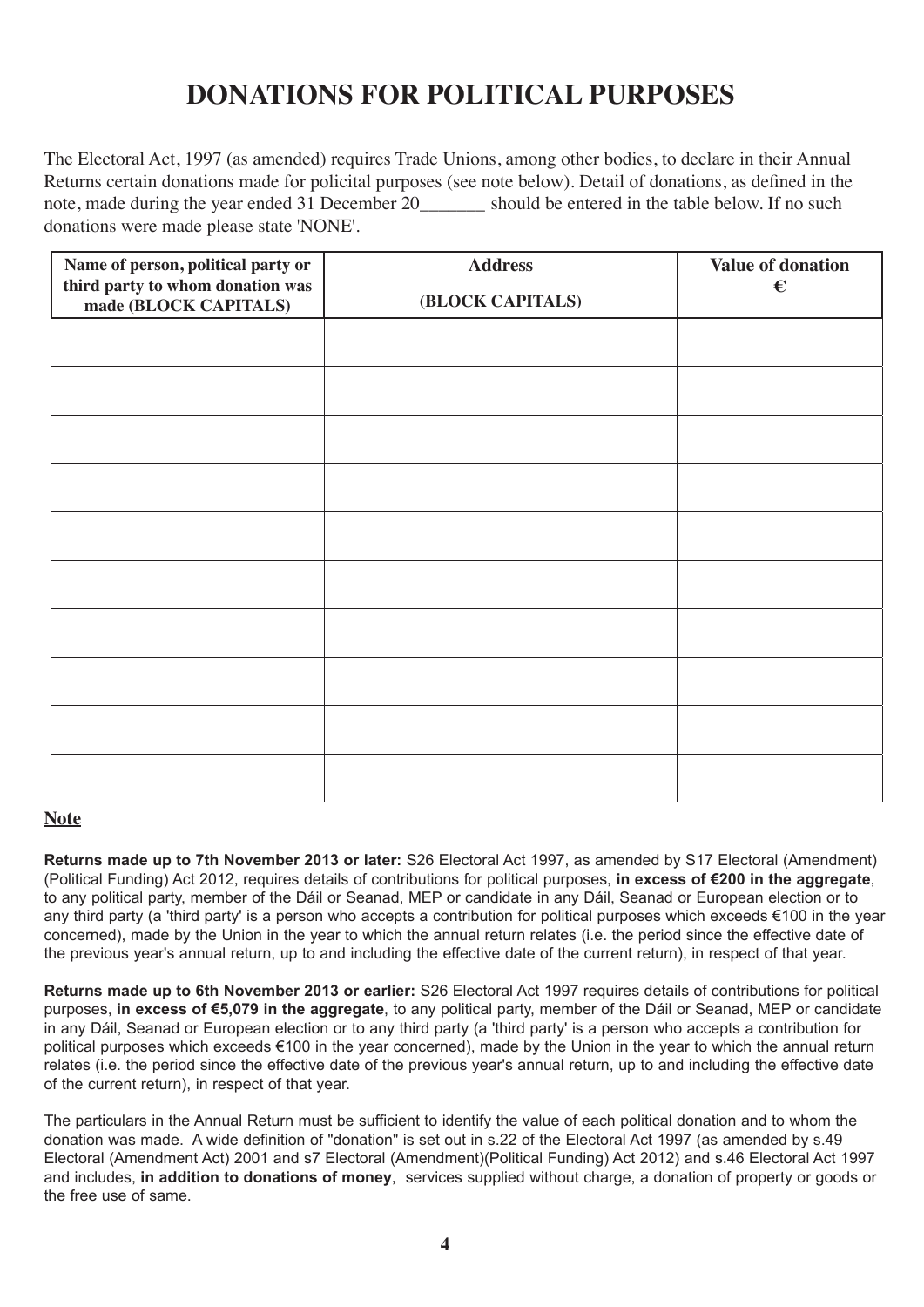### **RETURN OF CHANGE OF OFFICERS (INCLUDING TRUSTEES) DURING YEAR UNDER REPORT \***

| <b>DATE OF</b><br><b>CHANGE</b> | <b>NAME OF</b><br><b>OFFICER RETIRING</b><br>(BLOCK CAPITALS) | <b>TITLE</b><br><b>HELD</b> | <b>CAUSE OF</b><br><b>RETIREMENT</b> | <b>NAME OF</b><br><b>APPOINTED</b><br><b>OFFICER</b><br>(BLOCK CAPITALS) | <b>ADDRESS</b><br>(BLOCK CAPITALS) |
|---------------------------------|---------------------------------------------------------------|-----------------------------|--------------------------------------|--------------------------------------------------------------------------|------------------------------------|
|                                 |                                                               |                             |                                      |                                                                          |                                    |
|                                 |                                                               |                             |                                      |                                                                          |                                    |
|                                 |                                                               |                             |                                      |                                                                          |                                    |
|                                 |                                                               |                             |                                      |                                                                          |                                    |
|                                 |                                                               |                             |                                      |                                                                          |                                    |
|                                 |                                                               |                             |                                      |                                                                          |                                    |
|                                 |                                                               |                             |                                      |                                                                          |                                    |
|                                 |                                                               |                             |                                      |                                                                          |                                    |
|                                 |                                                               |                             |                                      |                                                                          |                                    |
|                                 |                                                               |                             |                                      |                                                                          |                                    |

| DECLARATION                                                                                                                                              |                                               |  |  |  |
|----------------------------------------------------------------------------------------------------------------------------------------------------------|-----------------------------------------------|--|--|--|
| The information contained in this Annual Return and appended pages is to the best of our knowledge and<br>belief correct and in accordance with the law. |                                               |  |  |  |
| Signed:                                                                                                                                                  |                                               |  |  |  |
|                                                                                                                                                          |                                               |  |  |  |
|                                                                                                                                                          |                                               |  |  |  |
| Date:                                                                                                                                                    |                                               |  |  |  |
| <b>Signature of Trustees**:</b>                                                                                                                          |                                               |  |  |  |
|                                                                                                                                                          |                                               |  |  |  |
|                                                                                                                                                          |                                               |  |  |  |
| Date:                                                                                                                                                    | (all signatures must be in blue or black ink) |  |  |  |

*\*Use a separate sheet if necessary*

*\*\* It is sufficient for two trustees to sign the declaration* **5**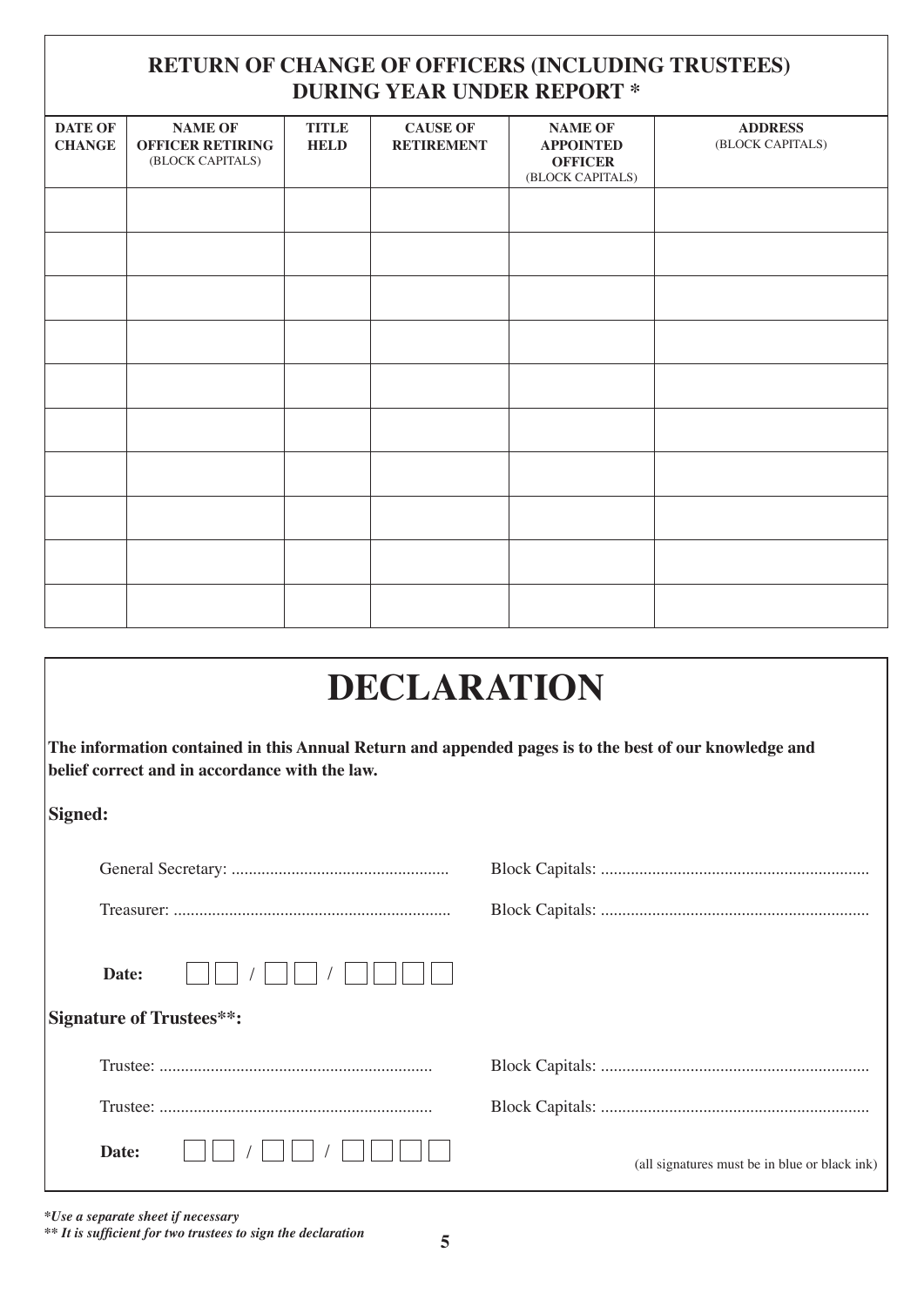## **CONSOLIDATED INCOME AND EXPENDITURE ACCOUNT FOR THE YEAR ENDED 31 DECEMBER 20**

| <b>INCOME</b>                              |     | YEAR TO WHICH<br><b>RETURN REFERS</b><br>$)^*$<br>€ | <b>FIGURES FROM</b><br>PREVIOUS YEAR'S<br><b>RETURN</b> (<br>$)*$<br>€ |
|--------------------------------------------|-----|-----------------------------------------------------|------------------------------------------------------------------------|
| MEMBERS' CONTRIBUTION                      | (A) |                                                     |                                                                        |
| <b>INVESTMENT INCOME</b>                   |     |                                                     |                                                                        |
| PROFIT/(LOSS) ON DISPOSAL OF INVESTMENTS   |     |                                                     |                                                                        |
| <b>OTHER INCOME</b>                        |     |                                                     |                                                                        |
| <b>TOTAL</b> (B)                           |     |                                                     |                                                                        |
| <b>TOTAL INCOME</b><br>TOTAL (A+B)         |     |                                                     |                                                                        |
| <b>EXPENDITURE</b>                         |     |                                                     |                                                                        |
| <b>SALARIES AND WAGES</b>                  |     |                                                     |                                                                        |
| OTHER ADMINISTRATION COSTS                 |     |                                                     |                                                                        |
| <b>UNEMPLOYMENT PAY</b>                    |     |                                                     |                                                                        |
| <b>DISPUTE PAY</b>                         |     |                                                     |                                                                        |
| <b>OTHER BENEFIT PAYMENTS</b>              |     |                                                     |                                                                        |
| PAYMENTS TO FEDERATIONS AND SIMILAR BODIES |     |                                                     |                                                                        |
| <b>OTHER EXPENSES</b>                      |     |                                                     |                                                                        |
| <b>TOTAL EXPENDITURE</b>                   |     |                                                     |                                                                        |
| SURPLUS/(DEFICIT) FOR YEAR                 |     |                                                     |                                                                        |
| TRANSFER TO POLITICAL FUND                 |     |                                                     |                                                                        |
| TRANSFER TO OTHER FUNDS                    |     |                                                     |                                                                        |
| TRANSFER TO RESERVES                       |     | $\lambda$                                           |                                                                        |
| <b>OTHER TRANSFERS</b>                     |     |                                                     |                                                                        |
| <b>TOTAL TRANSFERS</b>                     |     | $\mathcal{L}$                                       |                                                                        |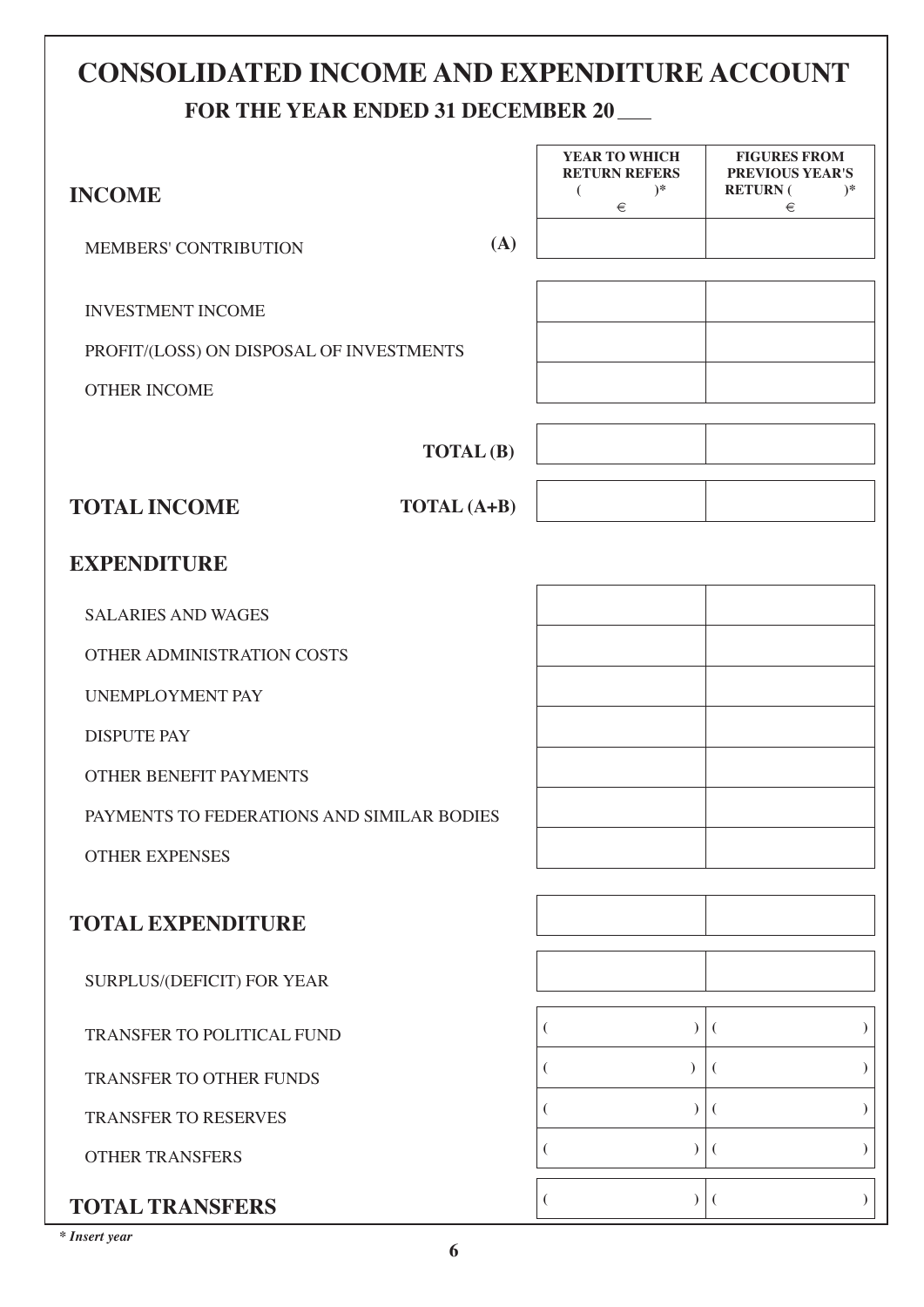# **BALANCE SHEET**

### **FOR THE YEAR ENDED 31 DECEMBER 20**

|                                                 | YEAR TO WHICH<br><b>RETURN REFERS</b>         | <b>FIGURES FROM</b><br>PREVIOUS YEAR'S                            |
|-------------------------------------------------|-----------------------------------------------|-------------------------------------------------------------------|
| <b>ASSETS</b>                                   | $)*$<br>€<br>€                                | <b>RETURN</b> (<br>$)*$<br>€                                      |
| <b>TANGIBLE FIXED ASSETS</b>                    |                                               |                                                                   |
| <b>INVESTMENTS BANK AND CASH</b>                |                                               |                                                                   |
| DEBTORS AND PREPAYMENTS                         |                                               |                                                                   |
| <b>OTHER ASSETS</b>                             |                                               |                                                                   |
| <b>TOTAL ASSETS</b>                             |                                               |                                                                   |
| <b>LIABILITIES</b>                              |                                               |                                                                   |
| POLITICAL FUND                                  |                                               |                                                                   |
| <b>OTHER FUNDS</b>                              |                                               |                                                                   |
| <b>RESERVE</b>                                  |                                               |                                                                   |
| <b>BANK AND OTHER LOANS</b>                     |                                               |                                                                   |
| <b>BANK OVERDRAFT</b>                           |                                               |                                                                   |
| <b>CREDITORS AND ACCRUALS</b>                   |                                               |                                                                   |
| <b>OTHER LIABILITIES</b>                        |                                               |                                                                   |
| <b>TOTAL LIABILITIES</b>                        |                                               |                                                                   |
|                                                 | YEAR TO WHICH<br><b>RETURN REFERS</b><br>$)*$ | <b>FIGURES FROM</b><br>PREVIOUS YEAR'S<br><b>RETURN</b> (<br>$)*$ |
| <b>POLITICAL FUND</b>                           | €                                             | €                                                                 |
| <b>BALANCE AT BEGINNING OF YEAR</b>             |                                               |                                                                   |
| <b>INCOME</b>                                   | $\mathcal{L}$                                 |                                                                   |
| <b>EXPENDITURE</b>                              |                                               | €                                                                 |
| <b>ADJUSTMENTS</b>                              |                                               |                                                                   |
| <b>BALANCE AT END OF YEAR PER BALANCE SHEET</b> |                                               |                                                                   |
| <b>OTHER FUNDS</b>                              |                                               |                                                                   |
| <b>BALANCE AT BEGINNING OF YEAR</b>             |                                               |                                                                   |
|                                                 |                                               |                                                                   |

INCOME

EXPENDITURE

ADJUSTMENTS

BALANCE AT END OF YEAR PER BALANCE SHEET